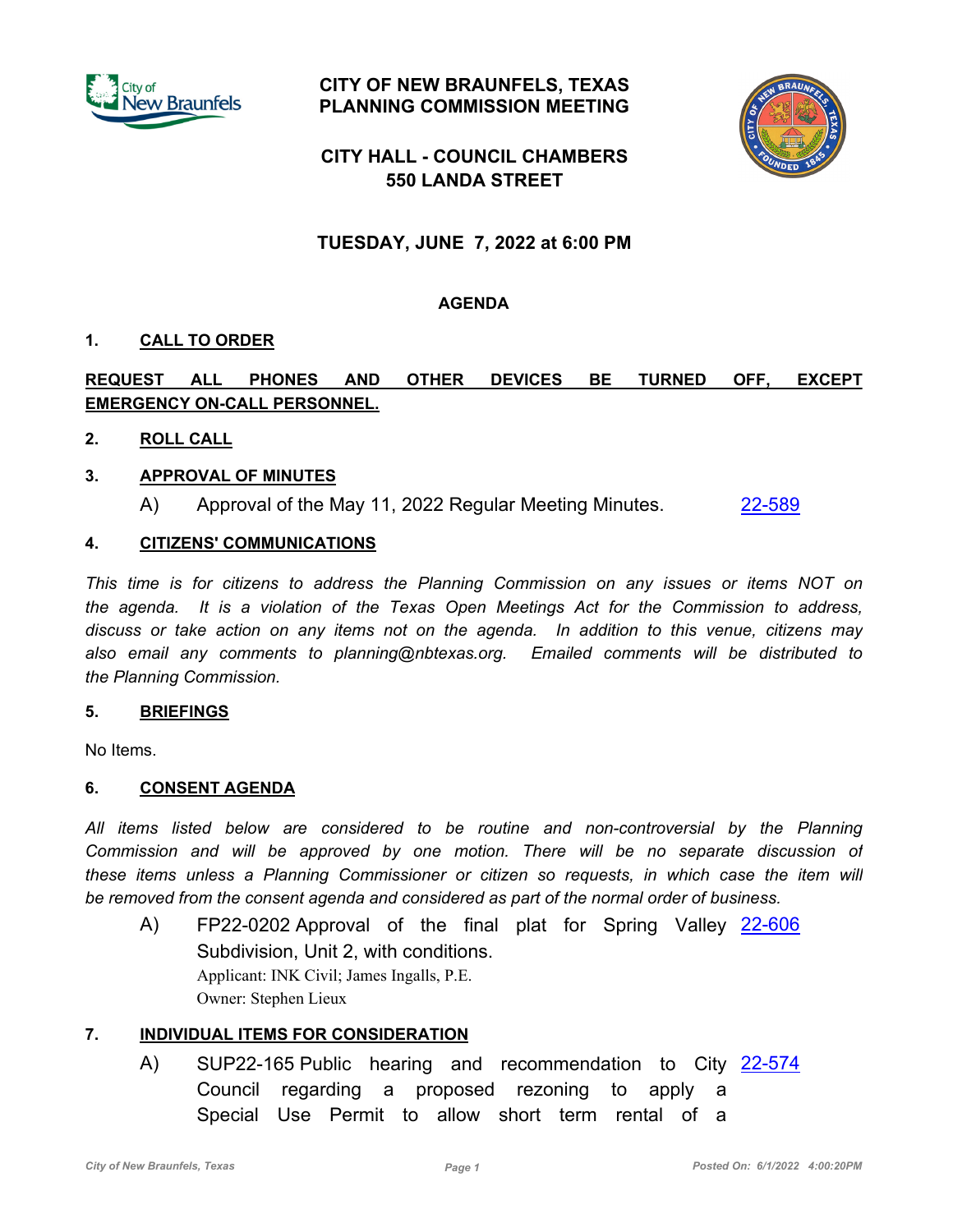residential structure in the R-3L Multifamily Low Density District on approximately 1.7 acres, addressed at 586 Granada Drive.

Owners/Applicants: Rebecca and Mark Sacco

B) PZ22-0167 Public hearing and recommendation to City [22-576](http://newbraunfels.legistar.com/gateway.aspx?m=l&id=/matter.aspx?key=10589) Council regarding a proposed rezoning from "R-1 AH" Single-family Residential District to "C-1B AH" General Business District on approximately 6.2 acres out of the Francis Fry Survey No. 5, Abstract No. 164 and the Orilla Russell Survey No. 2, Abstract No. 485, addressed at 3642 FM 306.

Owner/Applicant: GMM Realty Co., LLC No. 6 (Gary Granzin)

- C) PZ22-0173 Public hearing and recommendation to City [22-577](http://newbraunfels.legistar.com/gateway.aspx?m=l&id=/matter.aspx?key=10590) Council regarding a proposed rezoning from "M-1" Light Industrial District to "R-2A" Single-Family and Two-Family District on approximately 0.44 of an acre being a portion of Lots 8, 9 & 10, New City Block 5102, addressed at 243 E. Torrey Street. Owner/Applicant: Larry Mills
- D) PZ22-0174 Public hearing and recommendation to City [22-562](http://newbraunfels.legistar.com/gateway.aspx?m=l&id=/matter.aspx?key=10575) Council regarding a proposed rezoning from "APD" Agricultural Predevelopment District to "C-O" Commercial Office District of approximately 25.097 acres out of the R. Ximinez Survey, Abstract No. 347, addressed at 409 Franks Road. Applicant: James Mahan III

Owner: Ruth Franks

- E) SUP22-166 Public hearing and recommendation to City [22-575](http://newbraunfels.legistar.com/gateway.aspx?m=l&id=/matter.aspx?key=10588) Council regarding a proposed rezoning to apply a Special Use Permit to allow a martial arts school in the C-O Commercial Office District on Lot 9, Block 2, Green Valley Estates, addressed at 104 Melody Lane. Applicant: James Ingalls, P.E., INK Civil Owners: Jack Whitworth III & Cynthia Whitworth
- F) SUP22-169 Public hearing and recommendation to City [22-501](http://newbraunfels.legistar.com/gateway.aspx?m=l&id=/matter.aspx?key=10514) Council regarding a proposed rezoning to apply a Special Use Permit to allow short term rental of a residence in the "C-3" Commercial District addressed at 229 W. Merriweather Street.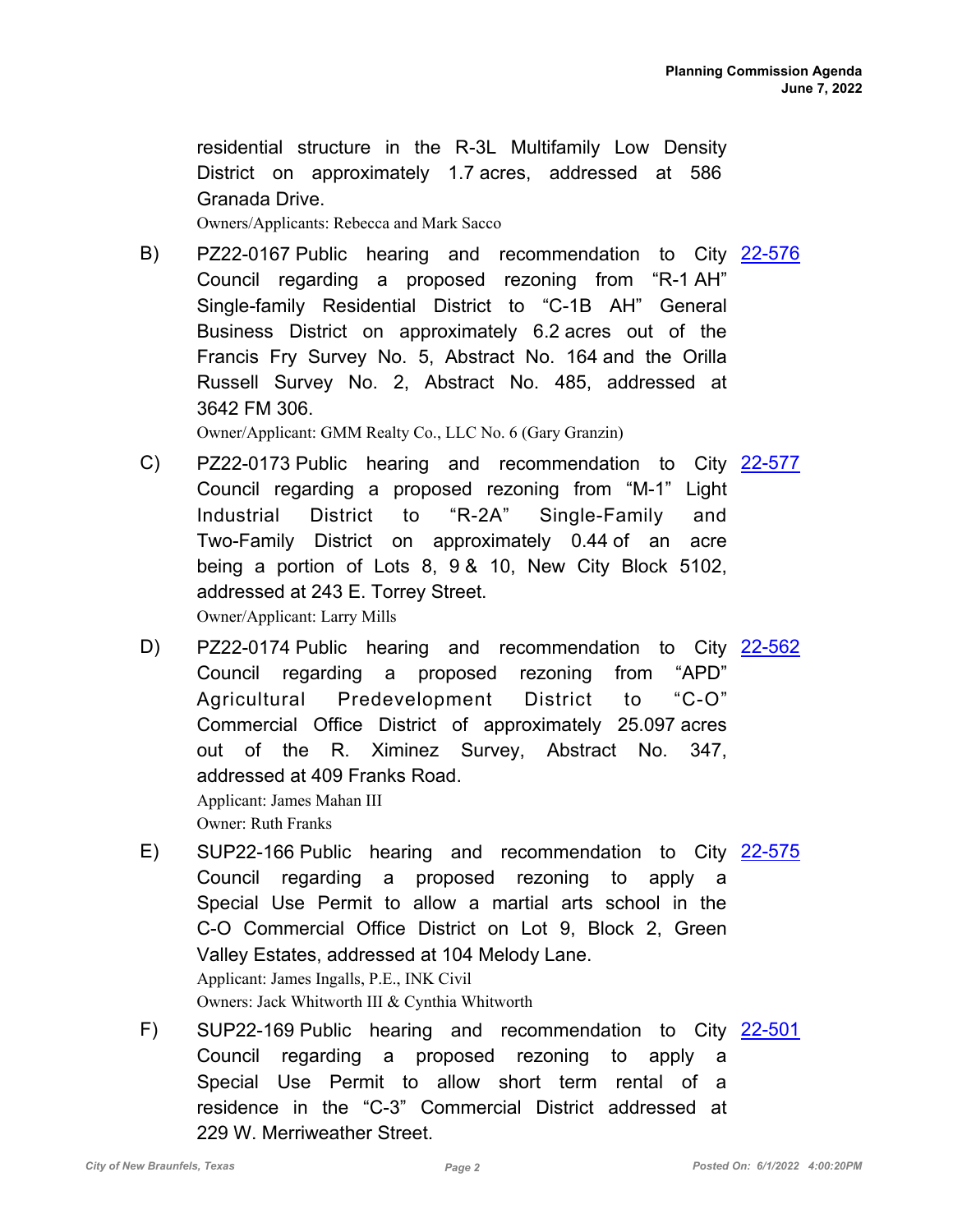Applicant/Owner: Evelyn Joyce Orr

- G) SUP22-170 Public hearing and recommendation to City [22-569](http://newbraunfels.legistar.com/gateway.aspx?m=l&id=/matter.aspx?key=10582) Council regarding a proposed rezoning to apply a Special Use Permit to allow short-term rental of a single-family residence in the "C-3" Commercial District addressed at 730 S. Mesquite Avenue. Applicant: Patricia Yang Owner: Patricia Yang
- H) SUP22-171 Public hearing and recommendation to City [22-502](http://newbraunfels.legistar.com/gateway.aspx?m=l&id=/matter.aspx?key=10515) Council regarding a proposed rezoning to apply a Special Use Permit to allow short term rental of a residence in the "C-1" Local Business District addressed at 188 S. Union Avenue. Applicant: Denise Orr & Ashley Evans Owner: Lawrence Herring
- I) SUP22-172 Public hearing and recommendation to City [22-568](http://newbraunfels.legistar.com/gateway.aspx?m=l&id=/matter.aspx?key=10581) Council regarding a proposed rezoning from "R-2" Single and Two-Family District to "M-2A" Heavy Industrial District with a Special Use to allow outdoor music adjacent to residential zoning and land uses on approximately 7.74 acres out of the J M Veramendi Survey No. 1, Abstract No. 2, addressed at 624 Krueger Canyon.

Applicants/Owners: Walter and Robin Golden

- J) AMD22-186 Amend W. Merriweather St. abandonment [22-618](http://newbraunfels.legistar.com/gateway.aspx?m=l&id=/matter.aspx?key=10631) ordinance No. 2017-26 to close the pedestrian access. H-E-B, LP; Kathy Strimple, PE
- K) WVR22-191 Discuss and consider a waiver from Section [22-580](http://newbraunfels.legistar.com/gateway.aspx?m=l&id=/matter.aspx?key=10593) 118-45(b), to not require a proposed lot to have frontage on an existing improved public street for the proposed replat of Lots 5E-1 & 5E-2, Huisache Hills Subdivision. Applicant: Heather Steed, Sherwood Surveying & SUE Owner: Jeffrey Hansen
- WVR22-192 Discuss and consider waivers from: Section L) [22-605](http://newbraunfels.legistar.com/gateway.aspx?m=l&id=/matter.aspx?key=10618) 118-11(a) to allow an exemption from platting approximately 1.996 acres in the A.M. Esnaurizar Survey, Abstract No. 20, Guadalupe County, Texas, recorded in Document No. 202199027363 Official Public Records of Guadalupe County, Texas, addressed at